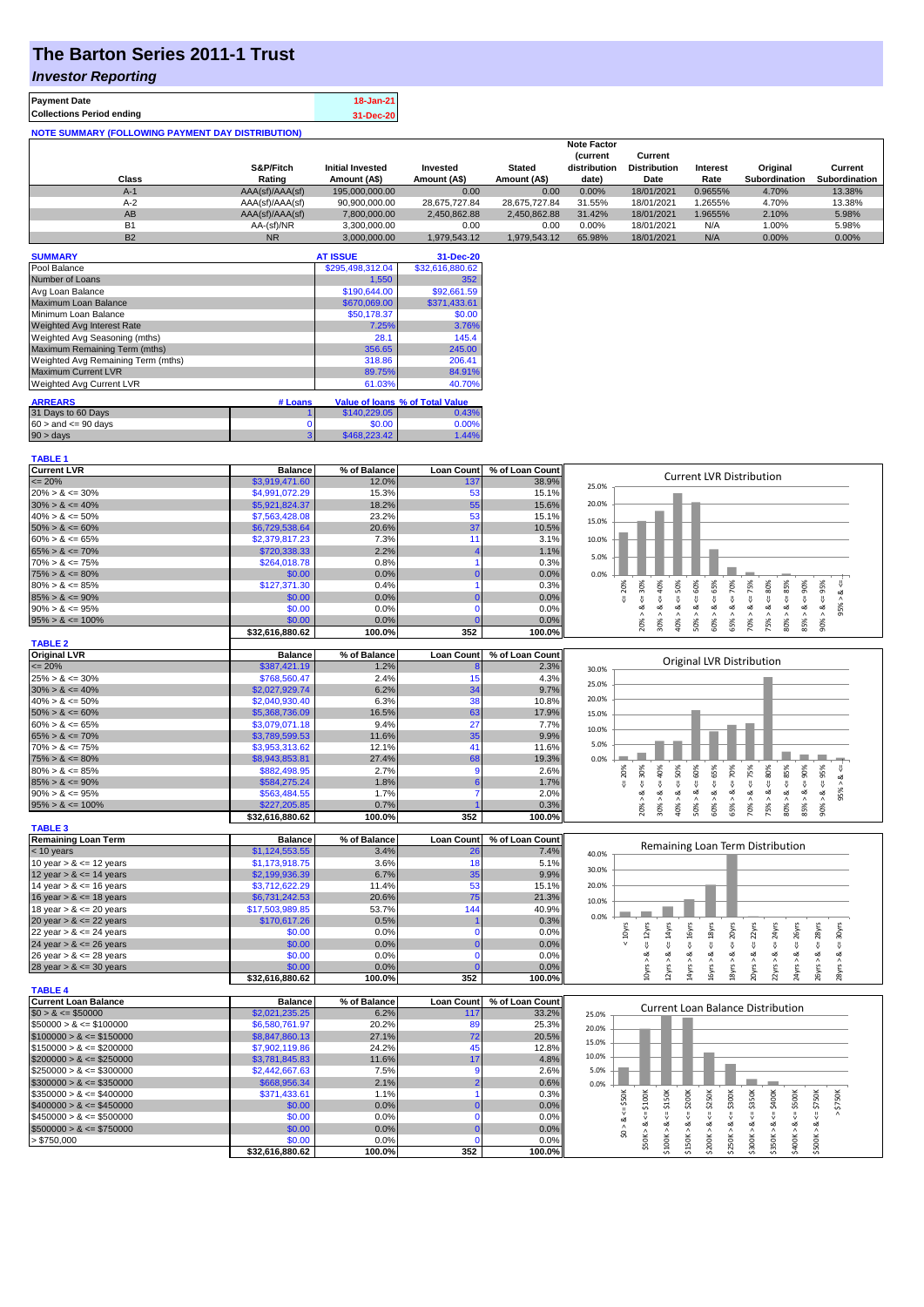## **The Barton Series 2011-1 Trust**

#### *Investor Reporting*

| <b>Payment Date</b>                                   |                                   | 18-Jan-21             |                               |                          |                                                                                                                                                                                                    |  |  |  |
|-------------------------------------------------------|-----------------------------------|-----------------------|-------------------------------|--------------------------|----------------------------------------------------------------------------------------------------------------------------------------------------------------------------------------------------|--|--|--|
| <b>Collections Period ending</b>                      |                                   | 31-Dec-20             |                               |                          |                                                                                                                                                                                                    |  |  |  |
| <b>TABLE 5</b>                                        |                                   |                       |                               |                          |                                                                                                                                                                                                    |  |  |  |
| <b>Loan Seasoning</b>                                 | <b>Balance</b>                    | % of Balance          | <b>Loan Count</b>             | % of Loan Count          | Loan Seasoning Distribution                                                                                                                                                                        |  |  |  |
| $= 6$ mths                                            | \$0.00                            | 0.0%                  | O                             | 0.0%                     | 100.0%<br>90.0%                                                                                                                                                                                    |  |  |  |
| $> 8 \le 12$ mth                                      | \$0.00                            | 0.0%                  | $\mathbf 0$                   | 0.0%                     | 80.0%                                                                                                                                                                                              |  |  |  |
| $12 > 8 \le 18$ mths<br>$18 > 8 \le 24$ mths          | \$0.00<br>\$0.00                  | 0.0%<br>0.0%          | $\overline{0}$<br>$\mathbf 0$ | 0.0%<br>0.0%             | 70.0%<br>60.0%                                                                                                                                                                                     |  |  |  |
| $2 > 8 \le 3$ years                                   | \$0.00                            | 0.0%                  | $\mathbf 0$                   | 0.0%                     | 50.0%                                                                                                                                                                                              |  |  |  |
| $3 > 8 \le 4$ years                                   | \$0.00                            | 0.0%                  | $\mathbf 0$                   | 0.0%                     | 40.0%<br>30.0%                                                                                                                                                                                     |  |  |  |
| $4 > 8 \le 5$ years                                   | \$0.00                            | 0.0%                  | $\mathbf 0$                   | 0.0%                     | 20.0%                                                                                                                                                                                              |  |  |  |
| $5 > 8 \le 6$ years                                   | \$0.00                            | 0.0%                  | $\mathbf 0$                   | 0.0%                     | 10.0%<br>0.0%                                                                                                                                                                                      |  |  |  |
| $6 > 8 \le 7$ years                                   | \$0.00                            | 0.0%                  | $\mathbf 0$                   | 0.0%                     |                                                                                                                                                                                                    |  |  |  |
| $7 > 8 \le 8$ years                                   | \$0.00                            | 0.0%                  | $\mathbf 0$                   | 0.0%                     | $x = 6$ mths<br>$\leq$ 18 mths<br>mths<br>$\leq$ = 3 years<br>$\leq$ = 4 years<br>5 years<br>6 years<br>$\leq$ 7 years<br>$\leq$ 8 years<br>$\leq$ 9 years<br>$\le$ = 10 years<br>$12 \text{ mth}$ |  |  |  |
| $8 > 8 \le 9$ years                                   | \$0.00                            | 0.0%                  | $\mathbf 0$                   | 0.0%                     | 24<br>₩<br>$\stackrel{\scriptscriptstyle{II}}{\mathsf{v}}$<br>V<br>₩                                                                                                                               |  |  |  |
| $9 > 8 \le 10$ years                                  | \$0.00<br>\$32,616,880.62         | 0.0%<br>100.0%        | $\mathbf 0$                   | 0.0%                     | 2 > 8<br>3 > 8<br>4 > 8<br>5 > 8<br>6 > 8<br>7 > 8<br>8 > 8<br>œ<br>ಷ<br>ಷ                                                                                                                         |  |  |  |
| > 10 years                                            | \$32,616,880.62                   | 100.0%                | 352<br>352                    | 100.0%<br>100.0%         | 12 > 8.<br>$18$ $\times$<br>$^\wedge_\mathfrak{D}$                                                                                                                                                 |  |  |  |
| <b>TABLE 6</b>                                        |                                   |                       |                               |                          |                                                                                                                                                                                                    |  |  |  |
| Postcode Concentration (top 10 by value)              | <b>Balance</b>                    | % of Balance          | <b>Loan Count</b>             | % of Loan Count          |                                                                                                                                                                                                    |  |  |  |
| 5700                                                  | \$1,384,740.00                    | 4.2%                  | 16                            | 4.5%                     | Geographic Distribution<br>0.2%                                                                                                                                                                    |  |  |  |
| 2617                                                  | \$921,495.26                      | 2.8%                  | 5                             | 1.4%                     | 17.5%                                                                                                                                                                                              |  |  |  |
| 5159                                                  | \$819,753.40                      | 2.5%                  | 6                             | 1.7%                     |                                                                                                                                                                                                    |  |  |  |
| 2605                                                  | \$797,699.58<br>\$792,384.30      | 2.4%<br>2.4%          | 5<br>6                        | 1.4%                     | 5.3%                                                                                                                                                                                               |  |  |  |
| 2620<br>5108                                          | \$753,454.75                      | 2.3%                  | 7                             | 1.7%<br>2.0%             |                                                                                                                                                                                                    |  |  |  |
| 5162                                                  | \$731,413.97                      | 2.2%                  |                               | 2.0%                     | 54.8%                                                                                                                                                                                              |  |  |  |
| 2602                                                  | \$610,813.21                      | 1.9%                  | 5                             | 1.4%                     |                                                                                                                                                                                                    |  |  |  |
| 5095                                                  | \$548,806.36                      | 1.7%                  | 5                             | 1.4%                     | 22.3%                                                                                                                                                                                              |  |  |  |
| 2614                                                  | \$537,574.02                      | 1.6%                  | 5                             | 1.4%                     |                                                                                                                                                                                                    |  |  |  |
| <b>TABLE 7</b>                                        |                                   |                       |                               |                          |                                                                                                                                                                                                    |  |  |  |
| <b>Geographic Distribution</b>                        | <b>Balance</b>                    | % of Balance          | Loan Count                    | % of Loan Count          | $\blacksquare$ ACT<br>NSW WA Other<br><b>SA</b>                                                                                                                                                    |  |  |  |
| <b>Australian Capital Territory</b>                   | \$7,264,427.47                    | 22.3%                 | 65                            | 18.5%                    |                                                                                                                                                                                                    |  |  |  |
| New South Wales                                       | \$1,733,199.18                    | 5.3%                  | 14                            | 4.0%                     |                                                                                                                                                                                                    |  |  |  |
| Northern Territory                                    | \$0.00                            | 0.0%                  | $\mathbf 0$                   | 0.0%                     | Metro / Non-Metro / Inner City Distribution                                                                                                                                                        |  |  |  |
| Queensland                                            | \$0.00                            | 0.0%                  | $\mathbf 0$                   | 0.0%                     | 0.7%<br>16.9%                                                                                                                                                                                      |  |  |  |
| South Australia                                       | \$17,874,606.57                   | 54.8%                 | 219                           | 62.2%                    |                                                                                                                                                                                                    |  |  |  |
| Tasmania                                              | \$0.00                            | 0.0%                  | 0                             | 0.0%                     |                                                                                                                                                                                                    |  |  |  |
| Victoria                                              | \$49,419.41<br>\$5,695,227.99     | 0.2%<br>17.5%         | $\overline{2}$<br>52          | 0.6%<br>14.8%            |                                                                                                                                                                                                    |  |  |  |
| Western Australia                                     | \$32,616,880.62                   | 100.0%                | 352                           | 100.0%                   |                                                                                                                                                                                                    |  |  |  |
| <b>TABLE 8</b>                                        |                                   |                       |                               |                          |                                                                                                                                                                                                    |  |  |  |
| Metro/Non-Metro/Inner-City                            | <b>Balance</b>                    | % of Balance          | <b>Loan Count</b>             | % of Loan Count          |                                                                                                                                                                                                    |  |  |  |
| Metro                                                 | \$26,903,941.74                   | 82.5%                 | 289                           | 82.1%                    | 82.5%                                                                                                                                                                                              |  |  |  |
| Non-metro                                             | \$5,499,549.54                    | 16.9%                 | 61                            | 17.3%                    |                                                                                                                                                                                                    |  |  |  |
| Inner city                                            | \$213,389.34                      | 0.7%                  |                               | 0.6%                     | $M$ Metro<br>Non-metro<br>Inner city                                                                                                                                                               |  |  |  |
|                                                       | \$32,616,880.62                   | 100.0%                | 352                           | 100.0%                   |                                                                                                                                                                                                    |  |  |  |
| <b>TABLE 9</b>                                        |                                   |                       |                               |                          |                                                                                                                                                                                                    |  |  |  |
| <b>Property Type</b><br><b>Residential House</b>      | <b>Balance</b><br>\$29,851,837.26 | % of Balance<br>91.5% | <b>Loan Count</b><br>321      | % of Loan Count<br>91.2% | Occupancy Type Distribution<br>6.4%                                                                                                                                                                |  |  |  |
| <b>Residential Unit</b>                               | \$2,765,043.36                    | 8.5%                  | 31                            | 8.8%                     |                                                                                                                                                                                                    |  |  |  |
| Rural                                                 | \$0.00                            | 0.0%                  | 0                             | 0.0%                     |                                                                                                                                                                                                    |  |  |  |
| Semi-Rural                                            | \$0.00                            | 0.0%                  | $\mathbf 0$                   | 0.0%                     |                                                                                                                                                                                                    |  |  |  |
| <b>High Density</b>                                   | \$0.00                            | 0.0%                  |                               | 0.0%                     |                                                                                                                                                                                                    |  |  |  |
|                                                       | \$32,616,880.62                   | 100.0%                | 352                           | 100.0%                   |                                                                                                                                                                                                    |  |  |  |
| <b>TABLE 10</b>                                       |                                   |                       |                               |                          |                                                                                                                                                                                                    |  |  |  |
| <b>Occupancy Type</b><br><b>Owner Occupied</b>        | <b>Balance</b>                    | % of Balance<br>93.6% | <b>Loan Count</b>             | % of Loan Count<br>92.9% |                                                                                                                                                                                                    |  |  |  |
| Investment                                            | \$30,542,498.93<br>\$2,074,381.69 | 6.4%                  | 327<br>25                     | 7.1%                     |                                                                                                                                                                                                    |  |  |  |
|                                                       | \$32,616,880.62                   | 100.0%                | 352                           | 100.0%                   | 93.6%                                                                                                                                                                                              |  |  |  |
| <b>TABLE 11</b>                                       |                                   |                       |                               |                          |                                                                                                                                                                                                    |  |  |  |
| <b>Employment Type Distribution</b>                   | <b>Balance</b>                    | % of Balance          | <b>Loan Count</b>             | % of Loan Count          | Owner Occupied<br>Investment                                                                                                                                                                       |  |  |  |
| Contractor                                            | \$369,982.02                      | 1.1%                  |                               | 1.7%                     |                                                                                                                                                                                                    |  |  |  |
| Pay-as-you-earn employee (casual)                     | \$1,088,300.51                    | 3.3%                  | 11                            | 3.1%                     | <b>LMI Provider Distribution</b>                                                                                                                                                                   |  |  |  |
| Pay-as-you-earn employee (full time)                  | \$25,446,882.32                   | 78.0%                 | 262                           | 74.4%                    |                                                                                                                                                                                                    |  |  |  |
| Pay-as-you-earn employee (part time)<br>Self employed | \$2,354,286.81<br>\$1,357,224.05  | 7.2%<br>4.2%          | 30<br>15                      | 8.5%<br>4.3%             | 4.8%                                                                                                                                                                                               |  |  |  |
| No data                                               | \$2,000,204.91                    | 6.1%                  | 28                            | 8.0%                     |                                                                                                                                                                                                    |  |  |  |
|                                                       | \$32,616,880.62                   | 100.0%                | 352                           | 100.0%                   |                                                                                                                                                                                                    |  |  |  |
| <b>TABLE 12</b>                                       |                                   |                       |                               |                          |                                                                                                                                                                                                    |  |  |  |
| <b>LMI Provider</b>                                   | <b>Balance</b>                    | % of Balance          | <b>Loan Count</b>             | % of Loan Count          |                                                                                                                                                                                                    |  |  |  |
| QBE                                                   | \$31,044,685.95                   | 95.2%                 | 340                           | 96.6%                    |                                                                                                                                                                                                    |  |  |  |
| Genworth                                              | \$1,572,194.67                    | 4.8%                  | 12                            | 3.4%                     |                                                                                                                                                                                                    |  |  |  |
|                                                       | \$32,616,880.62                   | 100.0%                | 352                           | 100.0%                   |                                                                                                                                                                                                    |  |  |  |
| <b>TABLE 13</b><br><b>Arrears</b>                     | <b>Balance</b>                    | % of Balance          | <b>Loan Count</b>             | % of Loan Count          | 95.2%                                                                                                                                                                                              |  |  |  |
| $=0$ days                                             | \$30,560,177.64                   | 93.7%                 | 338                           | 96.0%                    | $\blacksquare$ QBE<br>Genworth                                                                                                                                                                     |  |  |  |
| $0 >$ and $\leq 30$ days                              | \$1,448,250.51                    | 4.4%                  | 10                            | 2.8%                     |                                                                                                                                                                                                    |  |  |  |
| $30 >$ and $\leq 60$ days                             | \$140,229.05                      | 0.4%                  |                               | 0.3%                     | Interest Rate Type Distribution                                                                                                                                                                    |  |  |  |
| $60 >$ and $\leq 90$ days                             | \$0.00                            | 0.0%                  | $\mathbf 0$                   | 0.0%                     | 10.1%                                                                                                                                                                                              |  |  |  |
| 90 > days                                             | \$468,223.42                      | 1.4%                  |                               | 0.9%                     |                                                                                                                                                                                                    |  |  |  |
|                                                       | \$32,616,880.62                   | 100.0%                | 352                           | 100.0%                   |                                                                                                                                                                                                    |  |  |  |
| <b>TABLE 14</b>                                       |                                   |                       |                               |                          |                                                                                                                                                                                                    |  |  |  |
| <b>Interest Rate Type</b><br>Variable                 | <b>Balance</b>                    | % of Balance<br>89.9% | <b>Loan Count</b>             | % of Loan Count<br>92.0% |                                                                                                                                                                                                    |  |  |  |
| Fixed                                                 | \$29,325,469.88<br>\$3,291,410.74 | 10.1%                 | 324<br>28                     | 8.0%                     |                                                                                                                                                                                                    |  |  |  |
|                                                       | \$32,616,880.62                   | 100.0%                | 352                           | 100.0%                   |                                                                                                                                                                                                    |  |  |  |
| <b>TABLE 15</b>                                       |                                   |                       |                               |                          |                                                                                                                                                                                                    |  |  |  |
|                                                       |                                   |                       |                               |                          |                                                                                                                                                                                                    |  |  |  |
| <b>Weighted Ave Interest Rate</b>                     | <b>Balance</b>                    | <b>Loan Count</b>     |                               |                          | 89.9%<br><b>■ Variable</b><br><b>Fixed</b>                                                                                                                                                         |  |  |  |